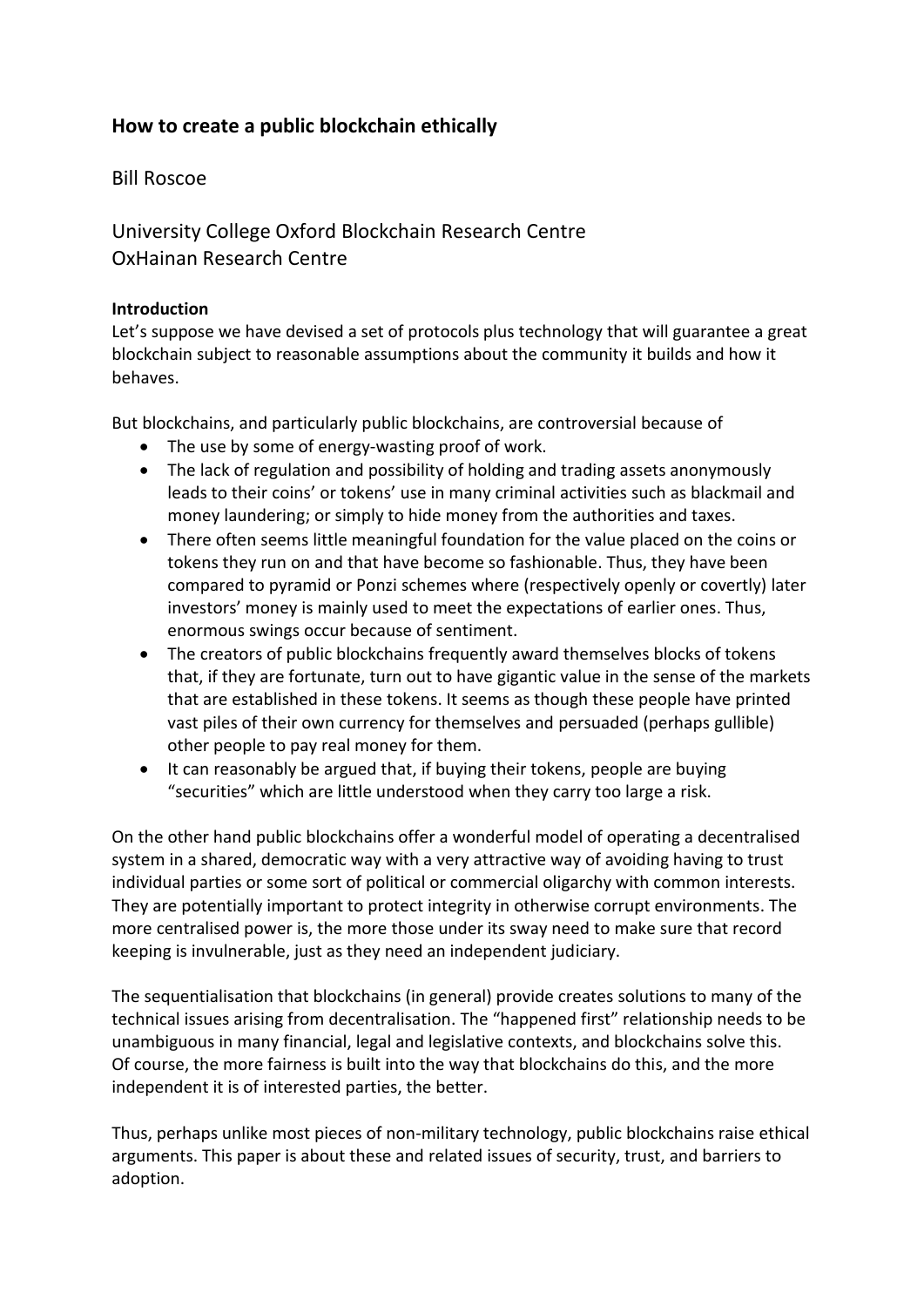The good properties of public blockchains largely depend on there being a large and diversified population of "good" nodes actively contributing to the creation of new blocks and the maintenance of integrity and security. It follows that banning all but wealthy and sophisticated participants to prevent inappropriate investments might be like throwing the baby out with the bathwater. I will later suggest less drastic measures, but the following question remains:

# *How much does the good behaviour of public blockchains depend on widespread and carefully managed greed?*

A good node is one that follows the rules and does not attempt to attack the security of the blockchain by (for example) trying to create a separate branch, spending assets it does not have, or lying about the status of someone else's block or transaction. We can generalise the above question to

*What properties of a mining population do we need to rely on? For example: greed, public spiritedness, and honesty. How important is the belief on the part of participants that they cannot benefit from cheating?*

I note that blockchains which, like Bitcoin, are based on massive hash-power have *already*  thrown the baby away by concentrating control, by economic necessity, in the hands of a few non-diverse, geographically clustered, mining giants<sup>1</sup>. This raises another issue: innovations can have negative consequences which are both unintended and unanticipated. The more novel, more popular, and less reviewed for risk something is, the more trouble of this sort can be anticipated.

For most of my adult life it never seemed to make sense to buy a computer because in a fast-developing world they were getting both better and cheaper so quickly. Of course, I did buy many but with the certain knowledge that I would be able to get a better one in a couple of years. Blockchains and our understanding of them are also developing rapidly from a technical and security, economic and hopefully ethical standpoint. The problem we have in deciding when to jump onto the public blockchain bandwagon is that, with assets and security tied into the continued community engagement with the one we join, we need either to be satisfied that one we adopt is good enough for all time, or having built in either the decision to move to another one at some juncture, or a secure way of opting for this.

It seems clear that the question of a blockchain being ethical or not comes down to the effects it has, or might have, on the individuals who participate in it, the financial system, society and the environment, plus the thoroughness and clarity with which risk has been explored and explained, and its future laid out. It is also related to how well it guards, and thus contributes to, the ethics of society.

 $1$  The existence of these mining giants creates a problem. Any well-established commercial community will always do its best to resist a disruptive entrant that threatens their profit model. So traditional banks will resist the entry of blockchain based banking and the existing hash rate mining giants will resist the emergence of public blockchains where their expensive equipment is useless. Turkeys do not vote for Christmas. The dangers of this type of situation are greater in unregulated markets.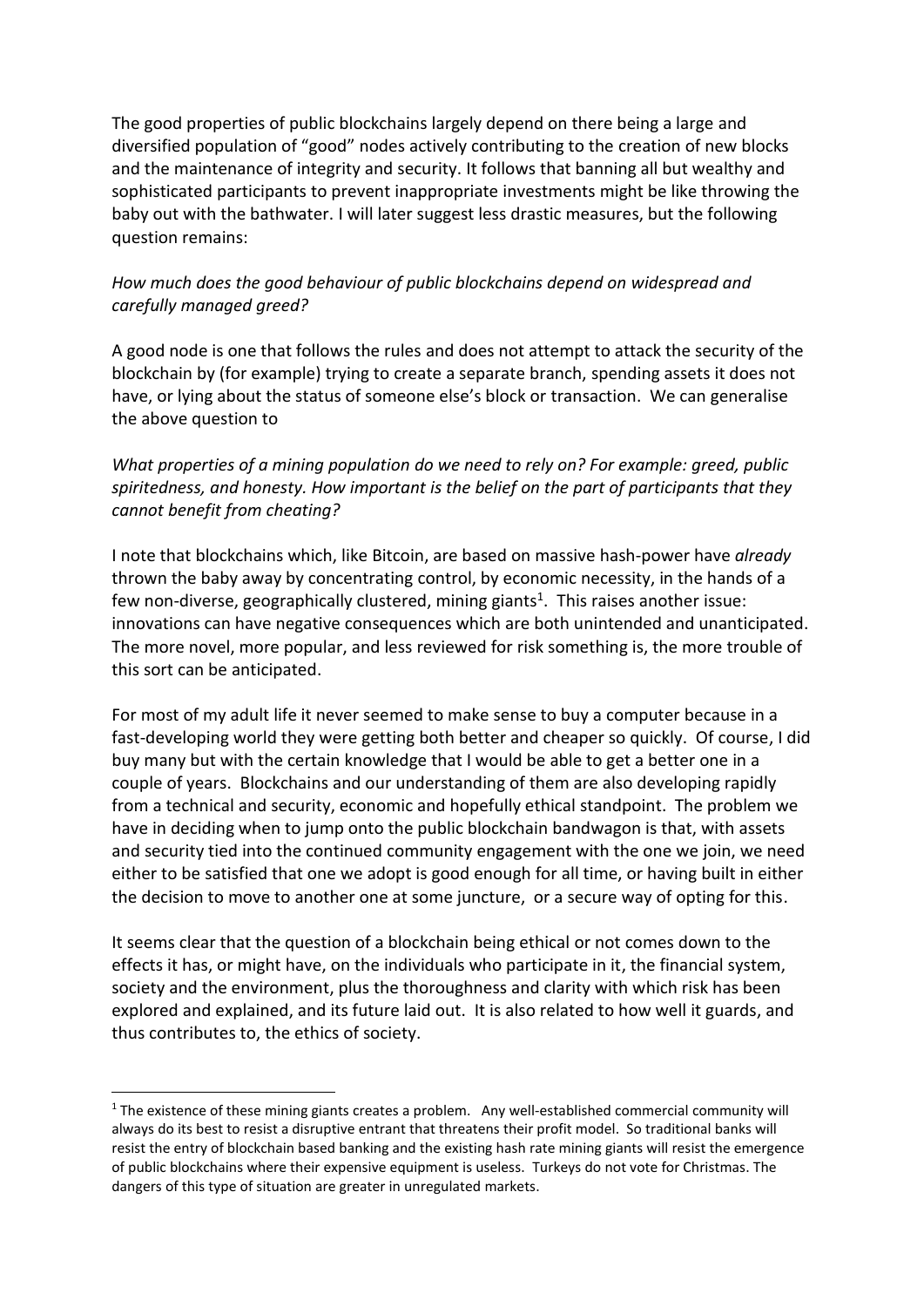By and large, society expects those who judge and govern it to be models of good behaviour. It always desires this.

*I believe that the strongest ethical reason for public blockchains is as an integrity server: the strong cryptographic hash of anything placed in it guards against subsequent alteration for as long as the security of the hash lasts. There is consequently an ethical argument for running token economies if these are necessary to get a very wide buy-in to participating in the maintenance of such chains, not least because guarding the propriety of the token economy also guards that of the general integrity function.*

## **Is proof of work unethical?**

It is well understood that proof of work is a tool to ration the emergence of blocks: a means of ensuring an orderly consensus and is also an immensely powerful tool to prevent attackers creating fraudulent branches in existing blockchains.

As such it was a piece of genius to introduce the concept into blockchains. However, the very popularity of what it created was its own undoing since the energy it consumes is only necessary if one can think of no alternative. And then it would be a major liability in the balance sheet of using public blockchains at all.

Many people argue that proof of work can be justified by one of the following:

- 1. Doing useful work rather than pointless hashing.
- 2. Ensuring that only green energy (typically hydroelectric) is used.

The first of these is only neutral in the amount of work done if the useful work is not valuable to the party doing it, or else it will increase the attractiveness of mining which will further increase the amount of PoW done. The organisation of distributing and doing work for the collective good, *and getting it certified,* is probably beyond feasible, particularly if mining is to be truly democratised.

The second, of course, has opportunity cost in the energy market in general. If green energy is sunk into mining, it cannot be used for other things such as entering the regular energy grid, generating hydrogen from water or other ways of transforming it into storable green energy.

We conclude that PoW is negative because of its consumption of energy and because it concentrates mining power contrary to the basic democratic model that gives its existence so much credibility.

One might as well set up a coalition blockchain amongst those with lots of mining equipment on the basis of how much energy they give to good causes.

For me to consider it ethical, a version of PoW would need to preserve mining democracy rather than creating an oligarchy with big computers and cheap energy, and would have to prove to the world that it was worth it in a holistic sense: the benefits to the world of using whatever version of PoW outweigh its environmental cost.

For the rest of this paper I will assume that, ethically, we can do better than PoW.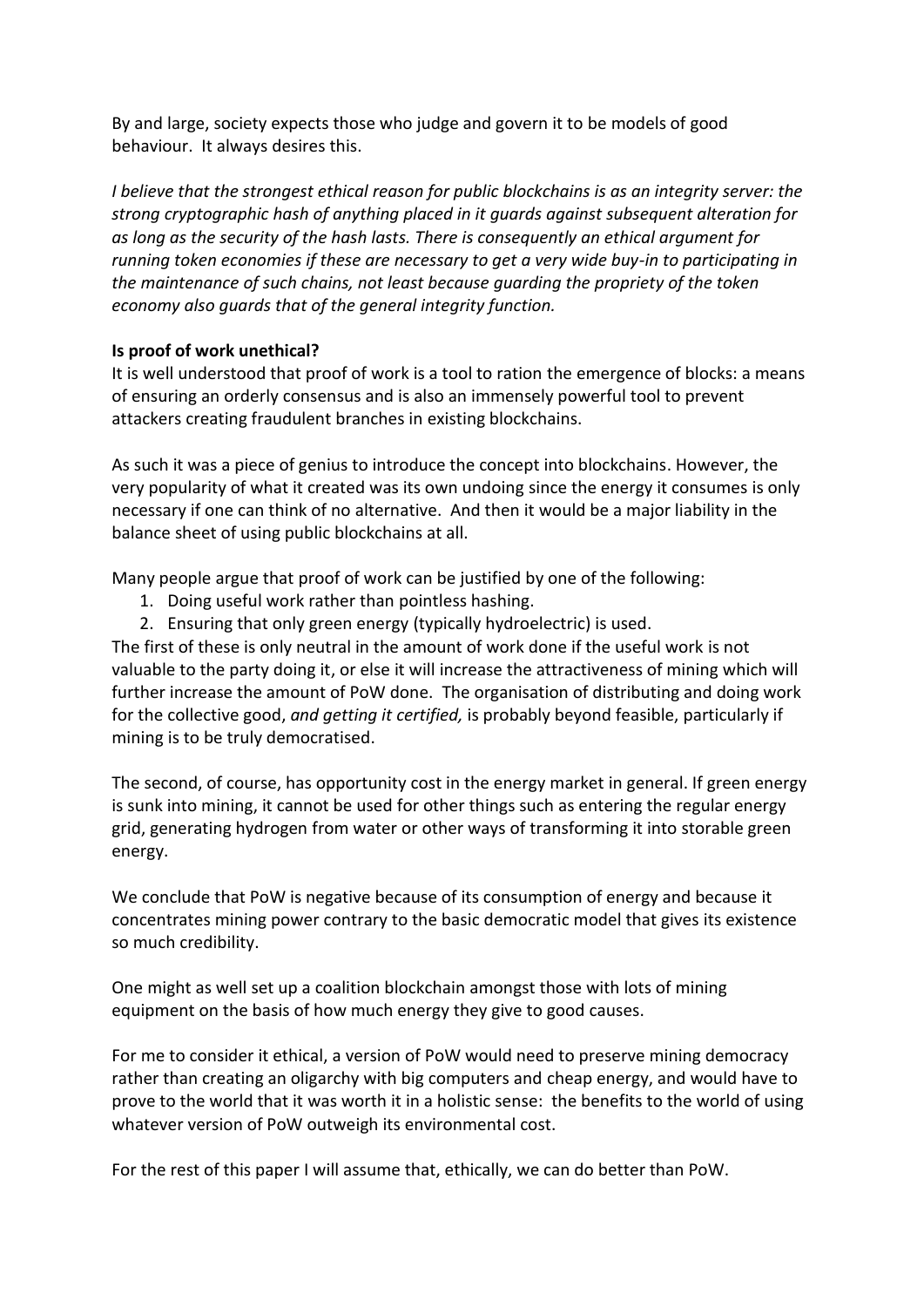#### **Fiat currency versus cryptocurrency**

Ultimately, currency is about confidence. To hold currency, you must be confident that you can buy real goods and services with it and that those to whom you have debts will accept it. The great majority of currencies we use are so-called fiat currencies, established and backed by nation states and their central banks. So, their value comes from a combination of legislation and the market's perception of the prospects for the respective state and the prospects for interest rates and monetary control. Countries have credit ratings just as companies and banks do. The economies of countries are hugely influenced by the positions of their currencies.

Fiat currencies have replaced linking nations' currencies to the price of gold: they are no longer linked to any particular commodity, though some countries do pin their currencies to a stronger one or even use another country's<sup>2</sup>. That is generally a sign of weakness.

A national fiat currency is both a symbol of the status of a country and a large lever it can use to control its economy. The foundation of the Euro replacing various national currencies was a very strong political statement and has caused significant economic tensions. The major levers that a central bank has to steady the underlying economy are interest rates and the money supply (the phenomenon of Quantitative Easing seen over the last decade is a big gun in money supply).

While this is little to do directly with ethics, it therefore seems extremely unlikely that nation states and central banks are, for the foreseeable future, going to allow cryptocurrencies *other than ones they control and so are not those of public blockchains* to take over from classical currencies. They are not going to allow the use of novel currencies to eat into their controls and ability to raise tax. Fairness of taxation, at least, is very close to an ethical imperative: look at the current discussions around the big tech companies that massage their profits into low tax jurisdictions, and around Donald Trump's tax affairs. It is widely agreed to be improper for an individual or company to over-aggressively shield themselves from taxation, since doing so is unfair on others and seemingly shirks from one's general responsibility to society.

From a simply pragmatic viewpoint, those setting up public blockchains therefore need to avoid presenting governments and central banks with easy ethical or economic grounds for excluding them. Again, on pragmatic grounds, it will probably be better to make cryptocurrencies both behave like and be branded like conventional securities rather than currencies.

There is of course nothing to stop a blockchain, public or otherwise, from dealing and banking in fiat currencies, where necessary with regulatory approval. I reiterate the basic point that blockchains must contribute to and participate in the existing economy far more than overturn it.

 $2$  When I went to Ecuador, I was surprised to find that the local currency is the US Dollar. See [https://www.usnews.com/opinion/blogs/eric-schnurer/2014/05/02/why-ecuador-and-other-states-dont-use](https://www.usnews.com/opinion/blogs/eric-schnurer/2014/05/02/why-ecuador-and-other-states-dont-use-their-own-money)[their-own-money](https://www.usnews.com/opinion/blogs/eric-schnurer/2014/05/02/why-ecuador-and-other-states-dont-use-their-own-money)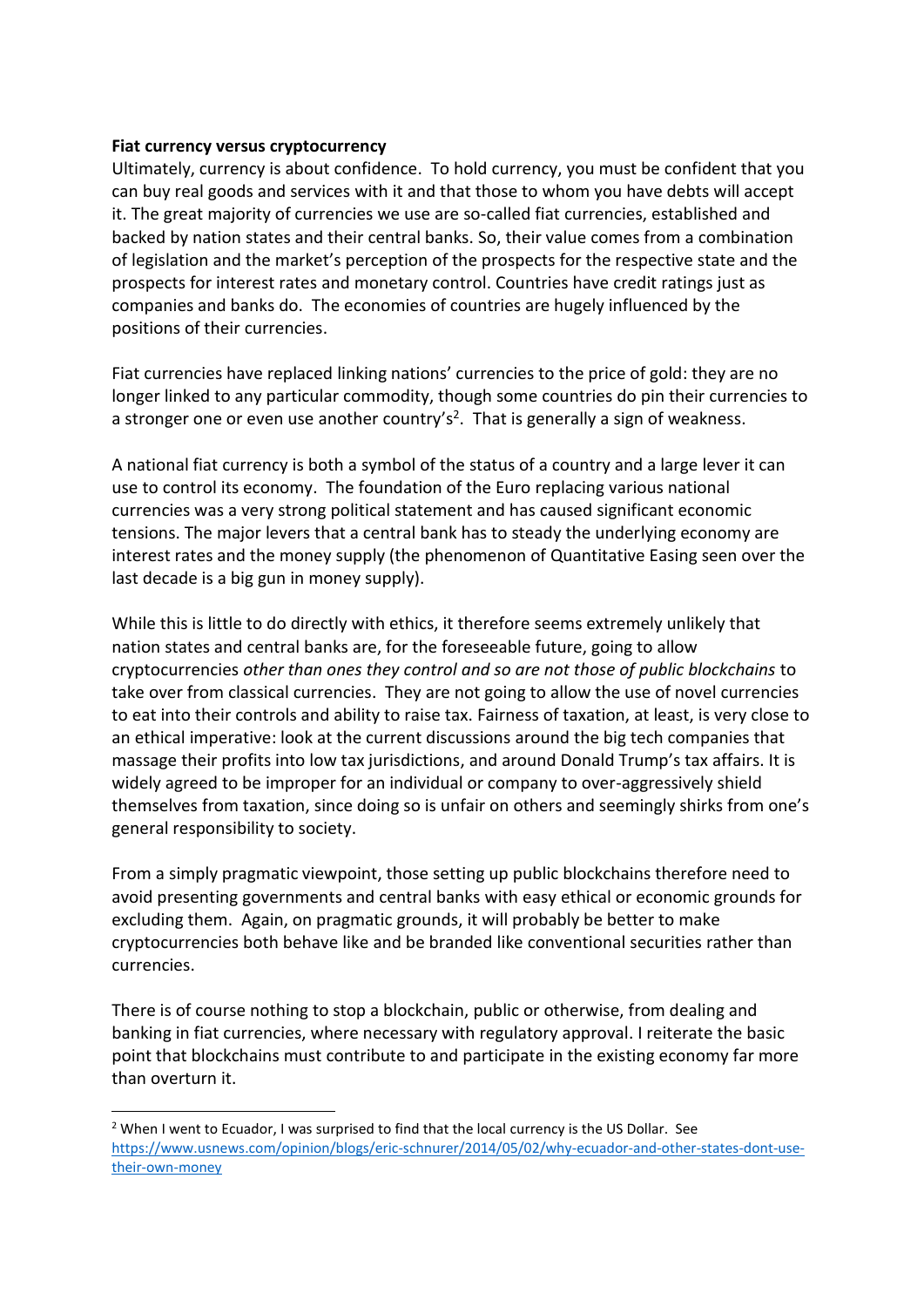#### **Why are integrity servers necessary?**

Records are now stored in digital form. In most spheres, paper records are now incidental or history. Of course, data and consequently records, increasingly move to the cloud, and inevitably get replicated many times for convenience and security. From the point of view of privacy these facts cause big problems, but that is not directly our concern, particularly since storing a record of data offering bullet-proof integrity need not give it away thanks to cryptographic hashing.

The scenario that blockchain guards against is that of arguments about what the true records are. Once something is firmly established on a blockchain it is immutable provided that the identity of the blockchain itself is agreed and there are rock-solid mechanisms to prevent more than one version of any block (other than very recent ones) existing in a form that anyone who performed reasonably simple checks could agree was genuine.

It follows that both the structure of the chain and the mechanism for selecting new blocks are both very important for this. Understanding the motivations of the population, who are behind block creation and approval is immensely important to achieving the necessary common belief and knowledge, is similarly important. Many people have more trust in masses motivated by the imperative of preserving their assets than they do in governments or industrial associations, hence the appeal of public chains. A diverse population is seen as being less likely to have a common motivation to cheat or to conspire.

Other record systems can prove their own integrity by storing hashes regularly in an integrity server like a public blockchain. Such a system might be a blockchain that is not universally trusted or any system which is thought to be a potential target for attack or bringing down. Or indeed a blockchain that wants to increase confidence in itself can publish the hashes of regular blocks in our public chains. A chain can similarly publish its own hashes in immutable places such as other public chains or even popular newspapers (as does the Estonian record system). The objective is to make changing established values impossible and widely understood to be impossible.

Having an integrity system is invaluable for many parts of life, governance, and business such as

- 1. Many aspects of public life: essentially ensuring old records are not altered.
- 2. Auction and tender processes.
- 3. Financial records.
- 4. Any system that has to be audited, such as accounts, risk management and procurement.
- 5. Running elections.
- 6. The audit process itself.
- 7. IP and patenting.
- 8. Clinical trials management.
- 9. Medical records.

Just because some records are proved to exist by such an integrity system does not prove they can be recovered. Cryptographic hashes cannot be inverted. However, they can decide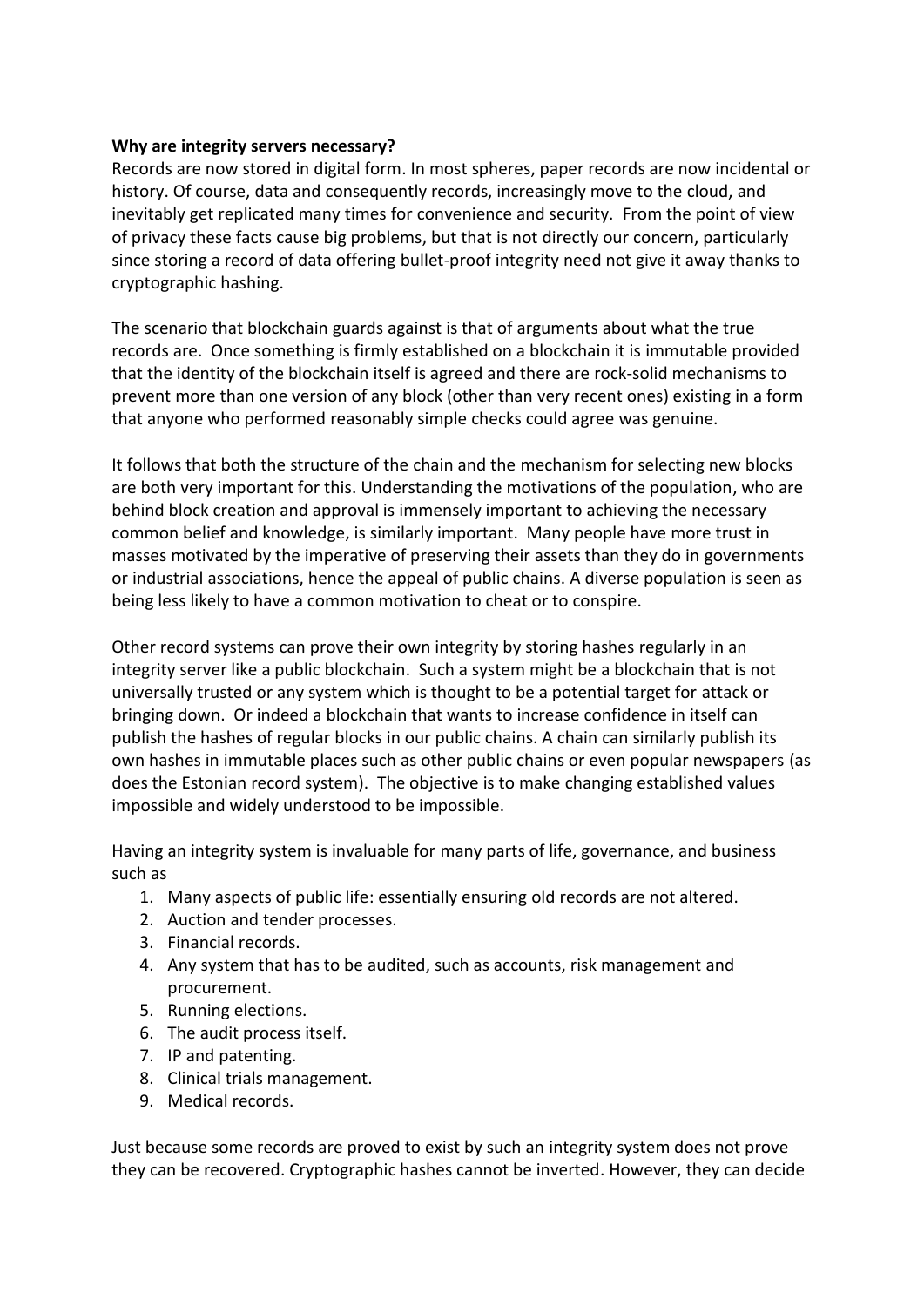between two differing versions of a file or allow the rules to place an obligation on a party to exhibit the pre-image of a hash it has signed in an integrity system.

The beneficiaries of an integrity service are those who make their data immutable because they want to or are required to  $-$  those who rely directly on the data knowing it to be what it purports to be, and society as a whole. These parties can either pay for the service in money by participating in the storage and processing that are required.

#### **Is there a role for trusted enclaves?**

Two technologies are currently transforming the options for creating trust in decentralised systems: blockchains and trusted enclaves (or TEEs). Blockchains provide order and longterm integrity. TEEs provide privacy preserving computation, and also the assurance that the correct computations are done on the correct data; both even when you do not trust the operator of the computing platform.

I have no doubt that this style of security adds enormously to the capability and usability of blockchain-based systems. For example, identity verification and checking naturally depends on privacy-preserving computation, as does automated regulation which requires access to non-public information such as individual holdings or patterns of trade. Such use is separate from the basic structure and security of the blockchain.

The question we address here is whether such technology can play a part in the security of the blockchain itself. Do we need less participation in mining if blocks are constructed inside TEEs? Or less verification that rules are followed if everything is checked once in a TEE? Can we trust the creation of (pseudo-) random numbers from TEEs? How about the long-term security of blockchains thus created?

I am assuming here that the basic structure of the blockchain, and the strength of cryptographic primitives used, are not affected by this. And that there is a protocol for maintaining the chain in the absence of trusted computing.

A potential issue with TEEs and privacy is that, for either technical or political reasons, some sort of TEE might not be trusted by everyone<sup>3</sup>. To simplify this, suppose that the world is divided into two technical camps, the orange and the green, who are not willing to trust each other's enclaves, respectively mandating the use of their own. (One of the rationales behind such mistrust might be different crypto standards.) The rest of the world just looks at this in frustration.

This creates a big issue for privacy, but less so for rectitude of action, since we would just need TEEs of both colours to agree on verification, on who gets to mine the next block. What this suggests to me is the following

- 1. The structure of the core blockchain: blocks linked by hashes and possibly hooks should be created independent of the use or otherwise of trusted computing.
- *2.* There is the potential for less replication of housekeeping and calculations if there are a set E of enclave types such that a very high percentage of participants

 $3$  The same can apply to cryptographic primitives such as those at the core of blockchain. Just as with the discussion here of TEEs, an effort should be made to find a way of satisfying all.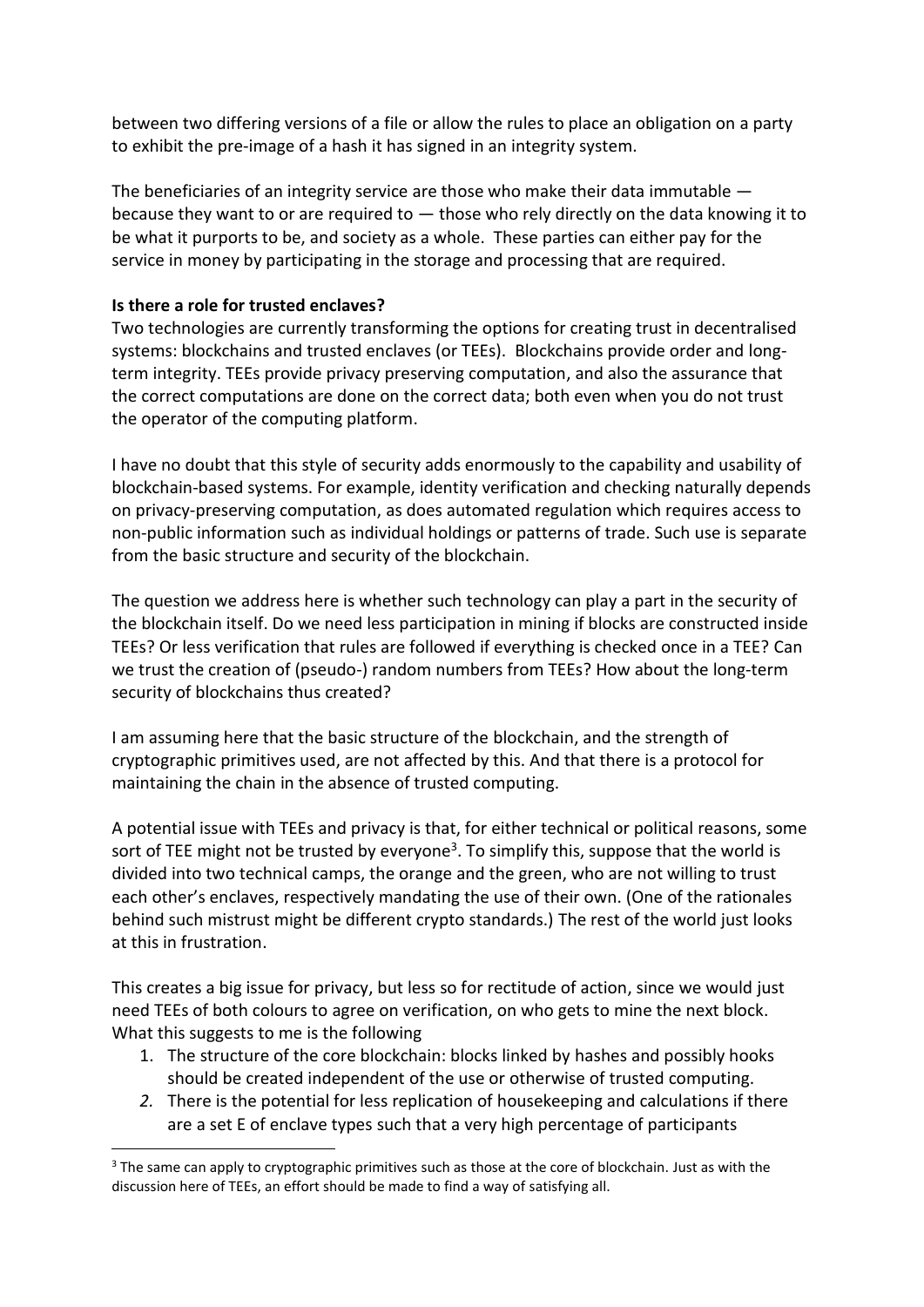(including consumers of the integrity service) trust at least one of them, and each such calculation is done by a representative of each member of E, *and they all agree. If they fail to agree or no such E exists, the protocol reverts to the standard one.*

*3.* As with any other blockchain, the evidence must be in place that the whole chain was created with all the necessary agreements and checks, and any of these that would not be up to the standards of today (of cryptography or TEEs, for example), were laid down at times when they could not have been forged and have not been changed since.

#### **Discussion**

Imagine we are proposing to build a public blockchain.

Given the obvious questions "Why does the world need another public blockchain?" and "Are you not profiteering by awarding yourself many tokens?", how are we to answer? Similarly, how can you parry questions about instability, risk, and criminal use.

I do not think that the first of these is really the right question. I think that is "Why do you think you have finally designed one that everyone can have confidence in?" because a convincing answer to that will be justification enough, and the world certainly has enough blockchains that fail this test.

The other issues: greed, risk, and instability are really related to the confidence one too. How can one be confident in a blockchain whose construction was motivated by unconstrained greed, was not believed or preferably proved, to have a stable token economy or did not have risks such as failures of integrity, insecurity, or lack of progress.

The criminality issues require that criminal use is both discouraged and discoverable. It should not be ethical to create a blockchain which does not offer mechanisms — which I expect would involve the combination of KYC, automated regulation and anonymity being conditional on observance of the rules. The test of such a mechanism is that it must be simple enough to understand and incorruptible by either criminals or those with an improper interest in breaking confidentiality.

A cynic would regard many public blockchains as closer to Ponzi schemes than genuine investments. Such a chain could surely not be created ethically. We therefore assert that a public blockchain's value should be predominantly underpinned, like that of a listed company, by the assets it owns including IP, its trading activities, and the services it sells. It should not be underpinned by the sheer cost in energy or equipment of mining blocks, or by speculation.

We must realise that where tokens are to be underpinned by assets and income generation, tokens that are initially granted (free or at a discount) to founders, investors, guarantors and charitable causes must be justified in the underlying economic model. They must be justified by the economic value of the blockchain for income generation or (in the case of investors and especially guarantors) by assets they place at the blockchain's disposal. (Here,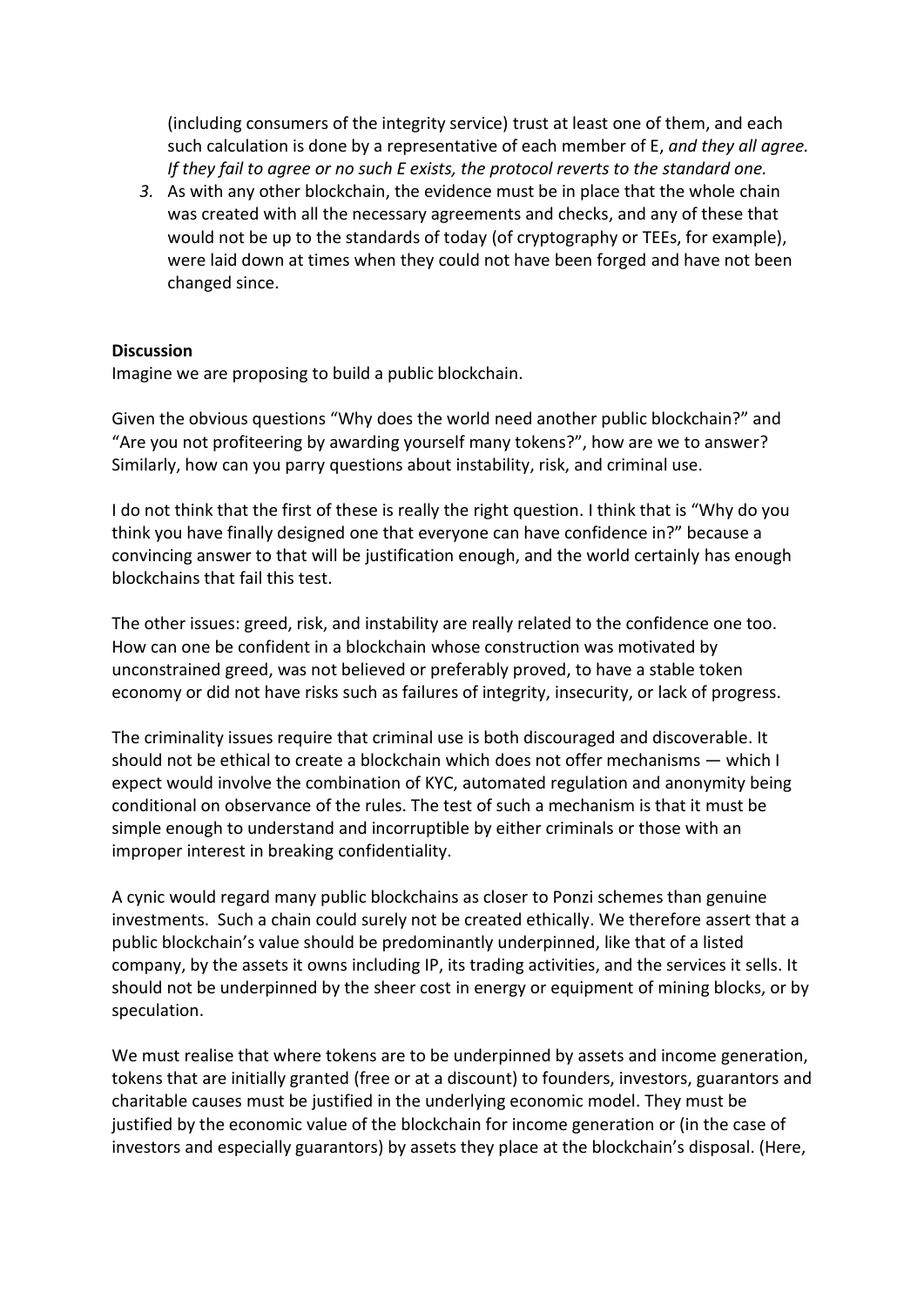a guarantor means someone who, like a Lloyd's of London "name", puts their assets at risk to underwrite the commitments and stability of the blockchain.)

In other words, I do not believe that blockchain tokens are a new financial universe where the laws of economics are different. To create one that operates outside the usual laws is unethical without a convincing proof that I am wrong, just as it is unethical to create one that puts up insufficient defences against criminal activities such as money laundering. One argument for my view is that inevitably tokens are traded for conventional money and/or assets with defined value outside the chain, which links the two economies closely.

To quote Gordon Gekko (in the film Wall Street), *Greed is Good,* or at least it is where it is a motivating force to achieve growth, efficiency or in our case a reliable and secure blockchain. But that is the same instinct that inspires people to invest in stocks and shares rather than hiding their money under the mattress or become a name at Lloyds.

If one follows the model I advocate above, it would provide a major defence against accusations of greed, for then founder and investor tokens in a blockchain would be little different from founder and investor shares in a company. They can then justify themselves by *precedent.*

A strong argument for having a large number of tokens in the hands of generally trusted and motivated parties at the bootstrapping of a chain, is the need for a smooth and reliable operation during its initial period. Everyone we want to participate should be confident that these parties (at least most of them) will be active and honest. Often such tokens are "locked" for a long period, meaning they cannot be traded for a long period. That may be part of a solution, as might allowing them to only be used for a specific purpose such as participating in a steady way in the WyS mining model.

My distinguished mentor Sir Tony Hoare, in describing best practice for the creation of safety-critical systems, has often related that engineers who designed ship launches were, after some disasters occasioned by the huge waves these events can generate, forced to take the risk themselves by standing on the opposite bank of the river. The implication of this is that those responsible for systems should share in the (negative) risks as well as the (positive) profits of what they create, because this concentrates their minds on what other stakeholders care about. I have always thought that one of the very worst incentive structures is that adopted by some hedge funds whose managers charge a fairly significant percentage of any profits they make, but make their customers entirely responsible for any losses. An excellent strategy for such a manager would be to set up two funds that make opposite bets, say respectively buying buy and put options in the same securities, equivalent to betting on opposite sides in a football match.

If you award yourself free tokens in a new public blockchain, it is a one-way bet. The worst that can happen is that you make no money.

Concepts such as *conflict of interest* and *insider trading* are well understood in the traditional financial world. Most of these might arise in traditional ways for assets traded on blockchains and it is reasonable to expect that regulation systems for such trading are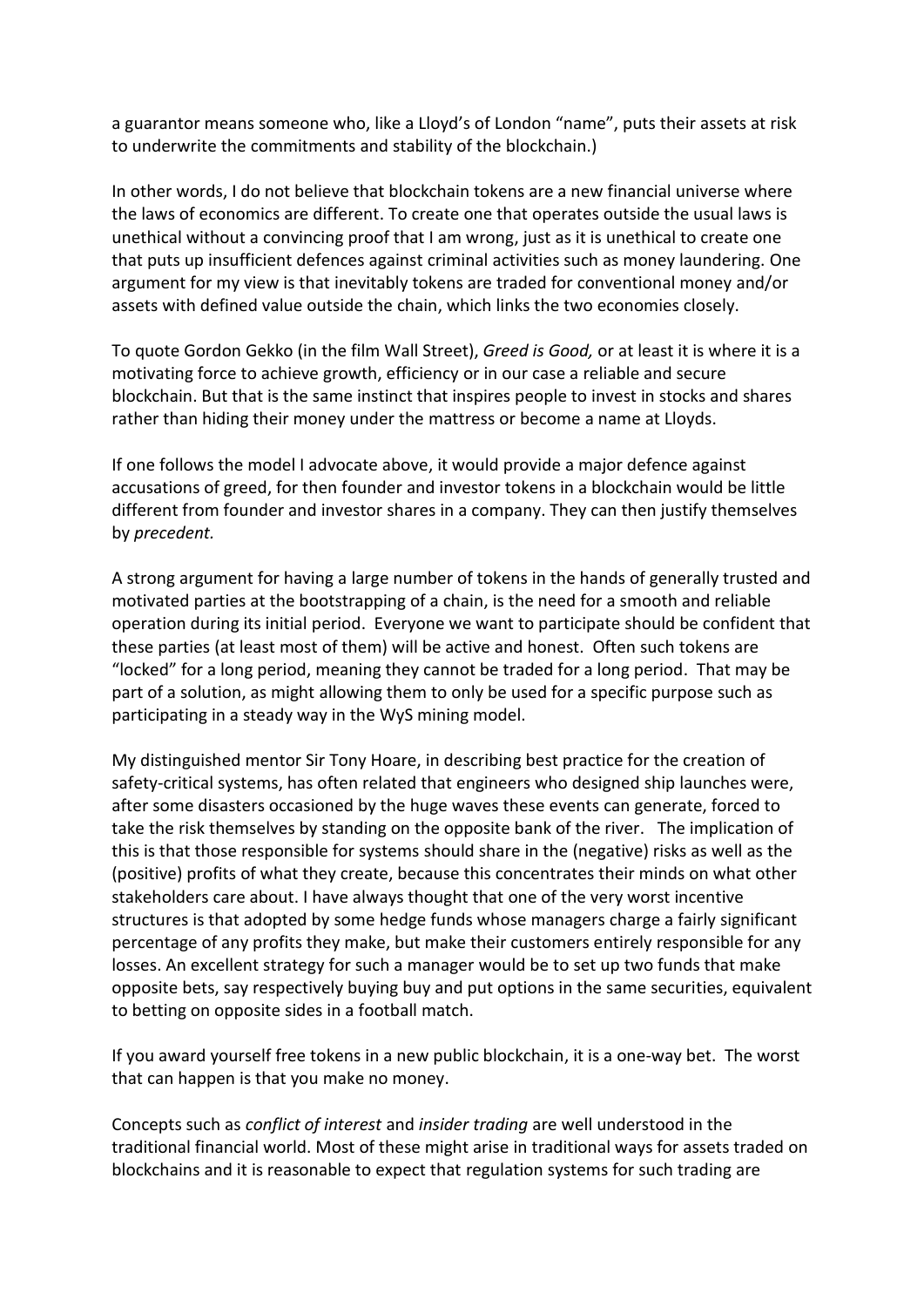cognisant of them. Let us now contemplate whether such issues apply to the mechanics of the blockchain itself. Since the mechanisms and trading on a public blockchain are themselves respectively open and public subject to a degree of anonymity, the opportunities for insider trading are limited, but this should still be thought about.

Conflicts of interest arise when someone owes allegiance to multiple parties with distinct interests: perhaps they claim to be backing A when in fact they are backing B. One cannot eliminate this possibility in people who trade or conduct businesses on a blockchain, and therefore cannot eliminate it altogether in parties who conduct the blockchain's own business such as mining.

Similar issues of unfair advantage and divergence of intervention arise between founder token holders and long-term ones, and where there is a distinction, between miners and non-miners. These can manifest themselves in the rules of the blockchain, particularly if these are complex and not all stakeholders understand them. They can be manifest in the choices the participants make when different "good" miners have different priorities. Or they can affect the votes stakeholders make in cases where rules can change. The following can counter these

- 1. There is much to be said for obliging miners, particularly founders, to make their decisions about the chain and do their block verification, regulation and mining using standard well-understood programs designed to promote the health of the chain and the behaviour advertised as its objectives. Such obligations can be reinforced with penalties on non-compliance.
- 2. The design and behaviour of the token model and how it relates to the overall behaviour and assets tied to the blockchain must be clear, designed for stability, and thoroughly reviewed.
- 3. Concentrating mining power in the hands of those with specialist equipment a consequence of proof of work or other models requiring non-standard computers for economic participation — is very unhealthy and should be avoided at all costs.
- 4. The stakeholders in a blockchain must be constrained about the rules they can change.

The security of a public blockchain inevitably depends on how sufficient the work being done by "good" participants, namely ones who follow the rules. The assumed threat model must be public and difficult to challenge in the direction of it being insufficiently conservative. The behaviour of the blockchain under this model must be thoroughly analysed by mathematics and simulation. The ability of bad nodes to affect choices made in a blockchain should be considered: this seems inevitable: for example if the good nodes are evenly (in voting power) split on some issue, it will give the bad nodes real power.

If the main purpose of setting up a public blockchain is to establish a beacon of integrity, then it is far preferable for it to be so immediately. I think that a way to achieve this is to set it up with holdings in the hands of a very trustworthy population who are obliged to maintain it using verified software in a public way. Other parties can build up holdings by guaranteeing the value of the cryptocurrency in a carefully defined way, by investing where regulators allow, and by performing maintenance services. This would happen in a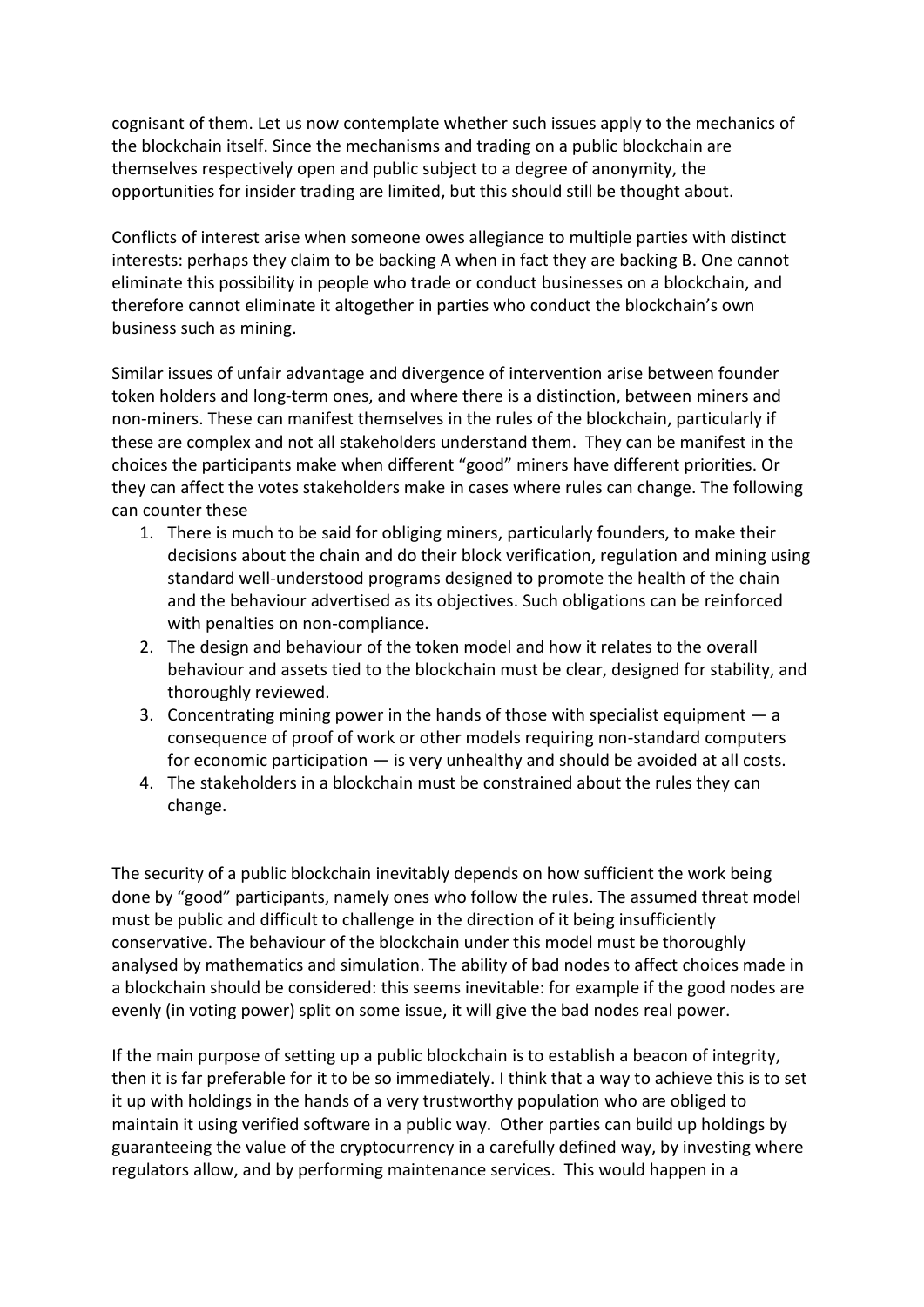controlled way, so the system would evolve from a coalition blockchain designed to be very trustworthy now, to a strong public one.

I imagine that most public blockchains will aim to survive for the indefinite future, but an ethical design should contemplate what happens to it, the assets stored in it and the tokens it generates under all situations that can be anticipated. Such situations might be technical, such cryptography no longer being considered secure or some successful attack being detected. They might be community-based, such as inactivity or insufficient diversity, or they might be regulatory, either due to actions of external powers or because some internal limit has been breached such as capital reserves. Some reactions might be automatic, such as (perhaps partial) suspension or careful move to stronger cryptography. Others might trigger the expectation of a democratic choice according to predefined rules.

# **Criteria**

In summary, I believe that to be considered ethical, a public blockchain should satisfy the following:

- 1. Its design must be made public and subjected to detailed examination of, for example, its security and economic model, before launch. It must provide a generally accessible integrity service subject to a moderate fee if any.
- 2. It must not waste resources or equipment beyond what one might reasonably expect from a decentralised system. In particular, the mining model should not be based on buying resources such as energy in the real world.
- 3. On the assumption that tokens are tradable for "real" money, assets or services, the value of tokens should be anchored against assets or services, or prospects of these, as they would be with a conventional company.
- 4. It must offer protection against use for money laundering or other criminal use of assets at least comparable with regular banking. This applies to all assets that are or are tradable to real world assets.
- 5. The initial distribution of tokens should be consistent with the economic model and should help the stability of the chain. All significant beneficial founder holdings should be public. This should possibly apply to *all* significant beneficial holdings: these can probably be identifiable by KYC mechanisms necessary to counter criminality.
- 6. Charities, with a strong preference for ones independent of other stakeholders, should receive capital and income from the blockchain that have not been earned as independently judged.
- 7. It should clearly define the options for its own future.
- 8. The best judges of whether a reward model is fair or not are not those who will benefit from it.

The whole should be thoroughly and independently reviewed.